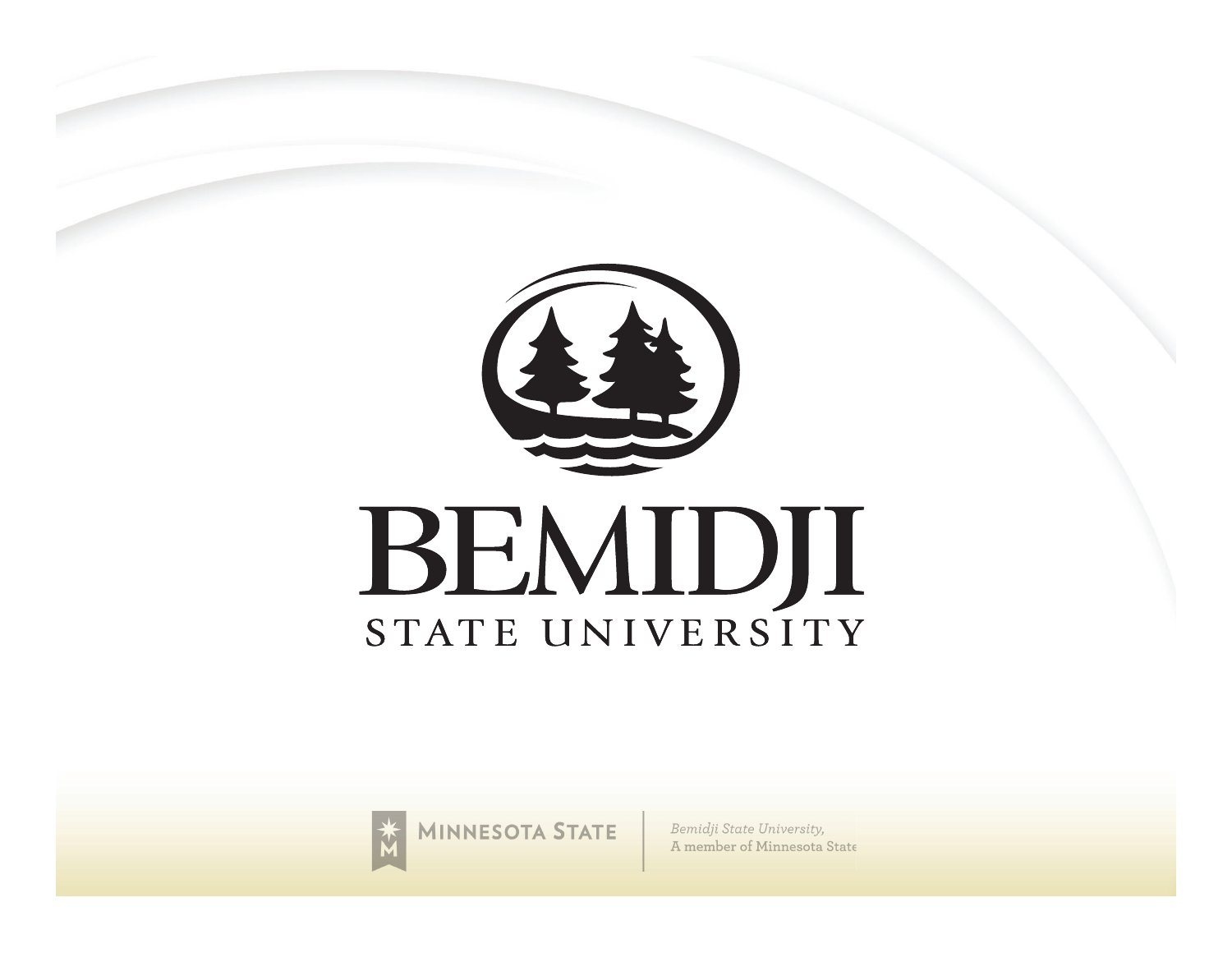# Preparing for the HLC Team Visit

### Allen Bedford

#### AVPAA

*September 30, 2019*





Bemidji State University, A member of Minnesota State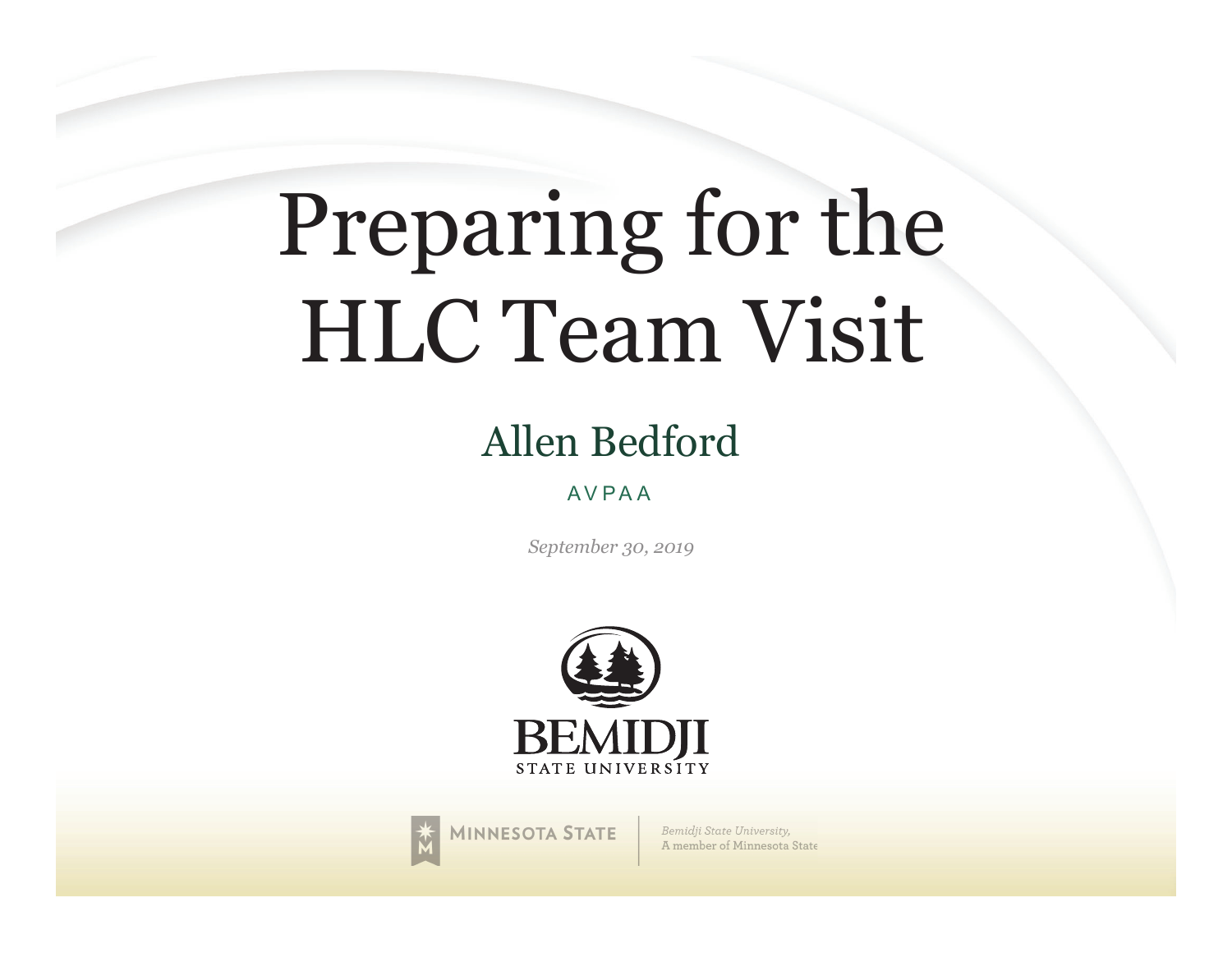# **Outline**

- HLC Criteria
- Assurance Argument
- Purpose of the HLC Team Visit
- Your Preparation
- •Q&A

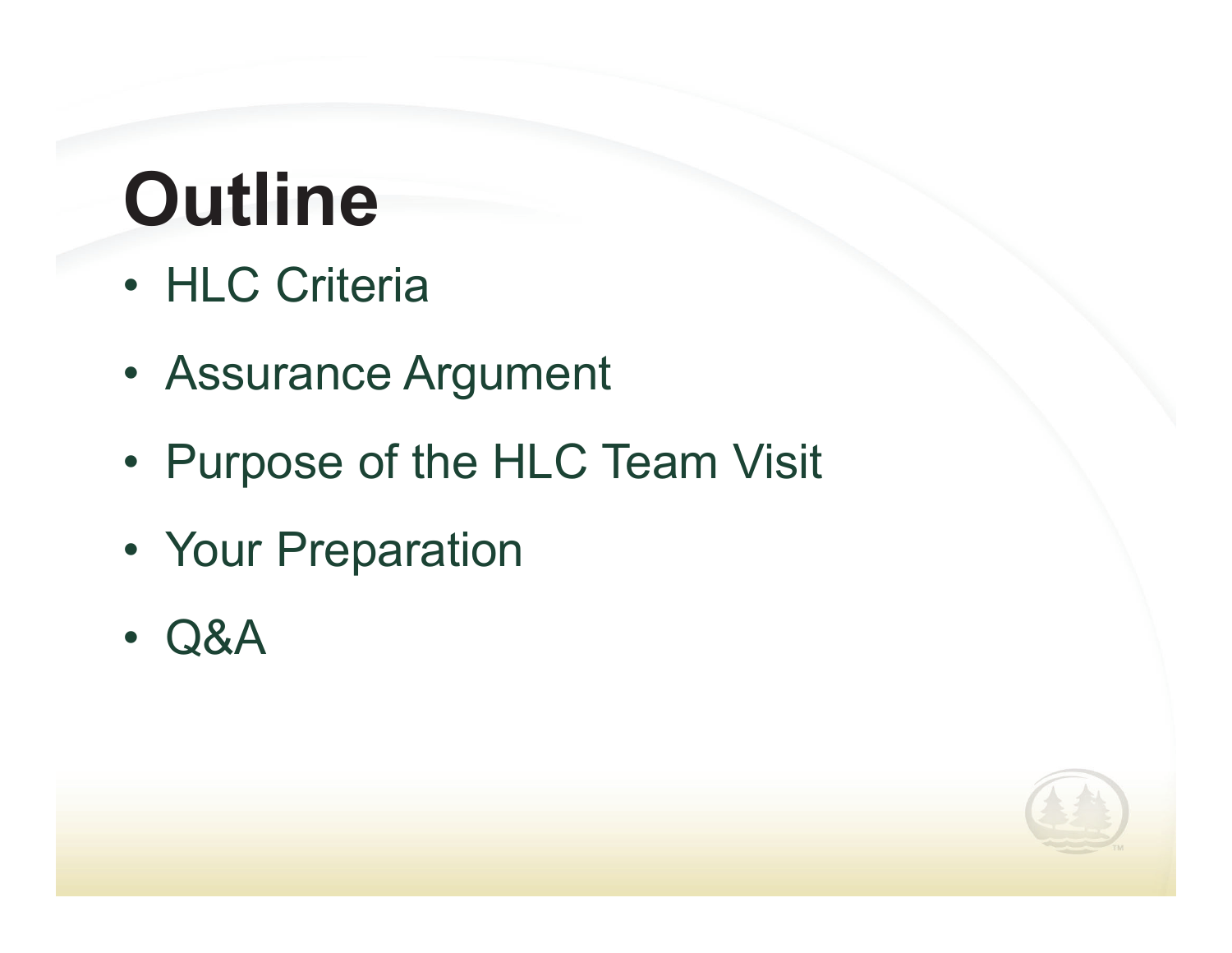# **HLC Criteria**

- 1. Mission
- 2. Integrity: Ethical and Responsible Conduct
- 3. Teaching and Learning: Quality, Resources, and Support
- 4. Teaching and Learning: Evaluation and Improvement
- 5. Resources, Planning, and Institutional **Effectiveness**

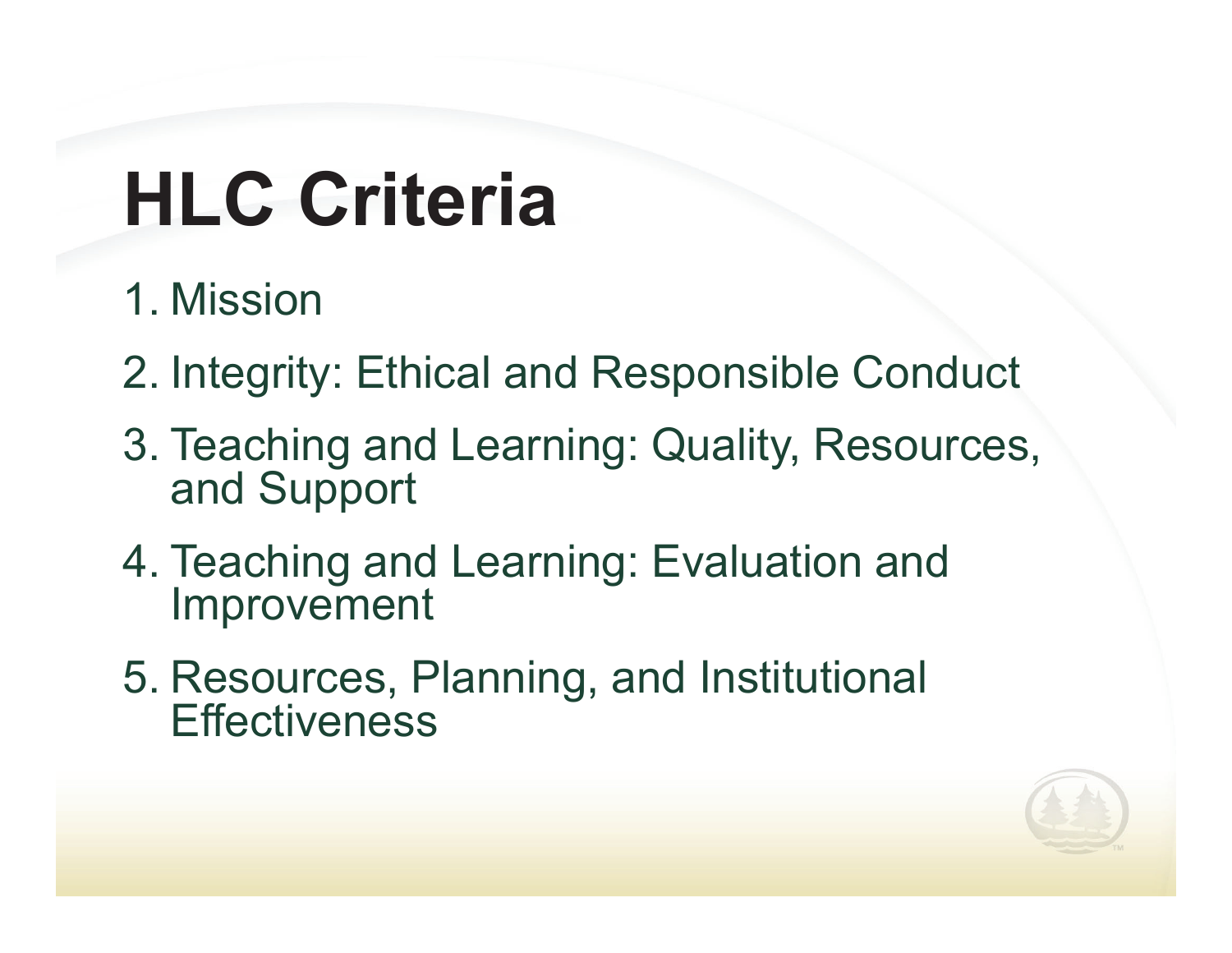## **Assurance Argument**

A well-crafted, evidence-based, objective review of institutional performance explaining how the institution complies with the five criteria and their core components.

The Assurance Argument is the official, collective representation BSU provides to HLC regarding BSU's compliance with HLC expectations.

Available here: https://www.bemidjistate.edu/hlc/

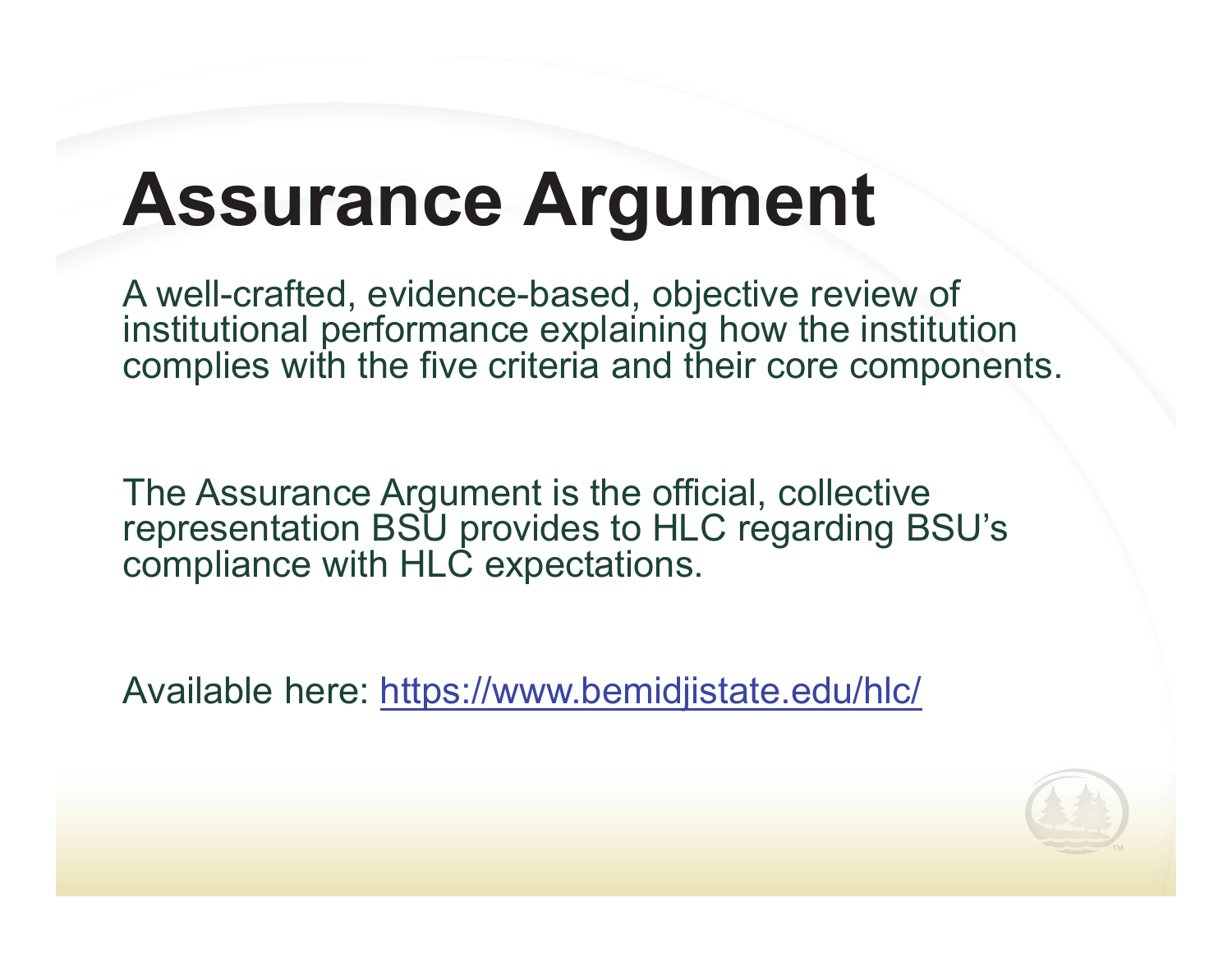### **Purpose of the HLC Team Visit**

- 1. Verify the claims made in the Assurance Argument
- 2. Follow up on questions raised in reviewing the Assurance Argument and Federal Compliance Review

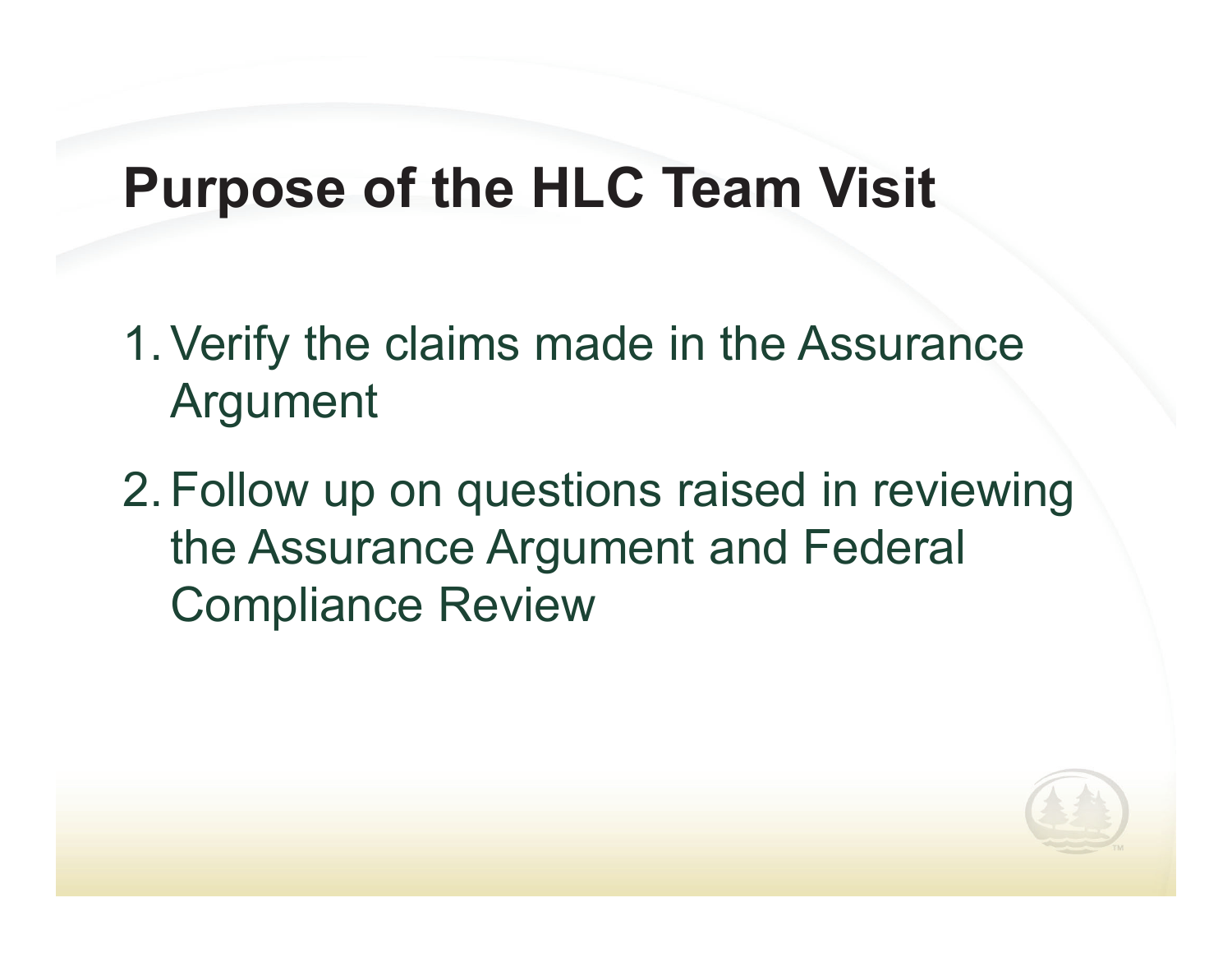### **Your Preparation for the Team Visit**

#### Reflect on:

- 1. How the work you do is motivated by the institutional Mission Statement, anchored in the Shared Fundamental Values, and shaped by the Strategic Plan
- 2. How well the services you are providing are working, and how you know that
- 3. How you and your functional area improve operations or take advantage of new opportunities

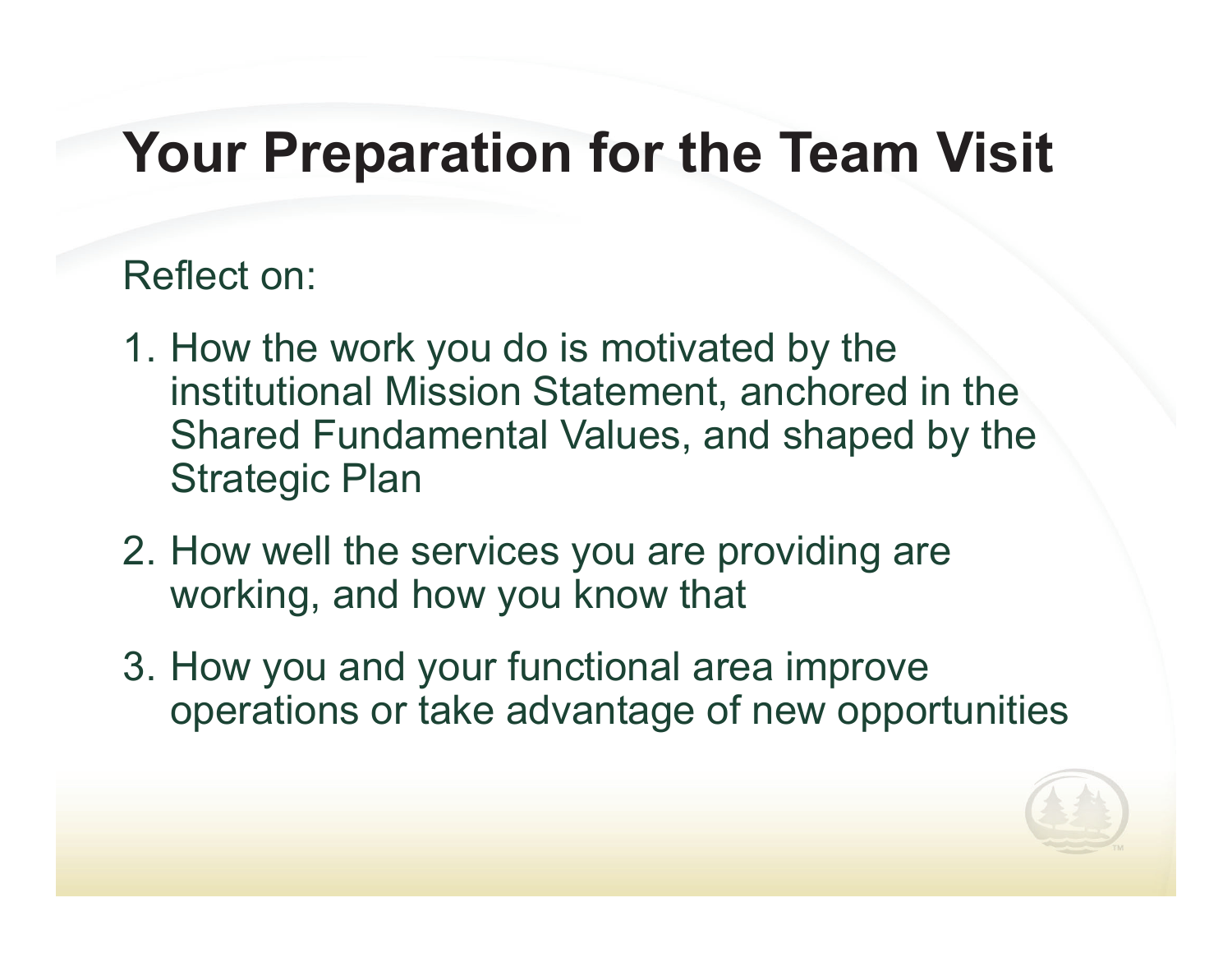## **BSU Mission Statement**

We create an innovative, interdisciplinary and highly accessible learning environment committed to student success and a sustainable future for our communities, state and planet.

Through the transformative power of the liberal arts, education in the professions, and robust engagement of our students, we instill and promote service to others, preservation of the Earth, and respect and appreciation for the diverse peoples of our region and world.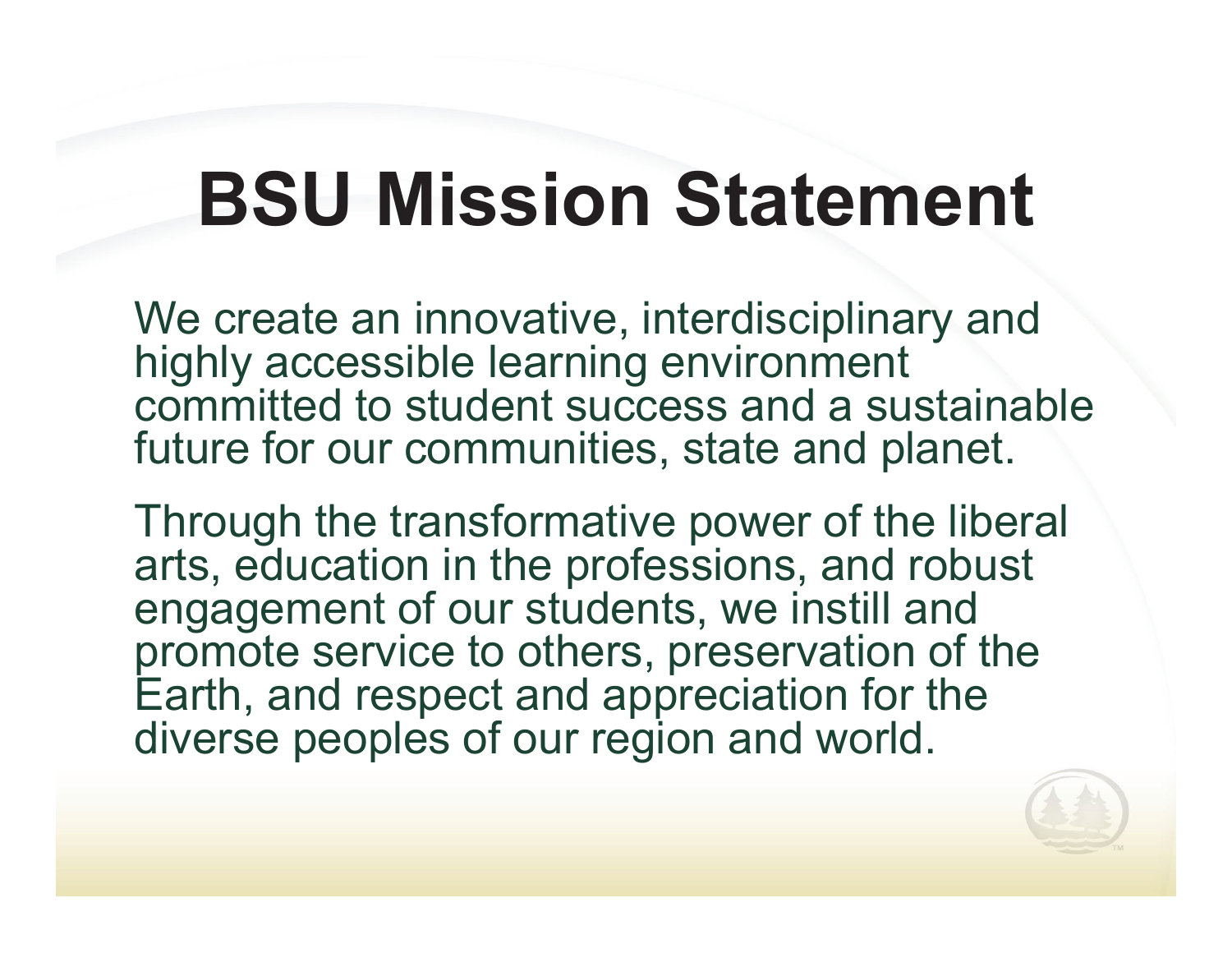### **Shared Fundamental Values**

Students, through the sum of their educational experience at Bemidji State, will have multiple opportunities to learn about, experience, and reflect on the University's Shared Fundamental Values:

- Civic engagement and leadership
- International and multicultural understanding
- Belief in the power of the liberal arts
- Environmental stewardship

These values guide curriculum and services.

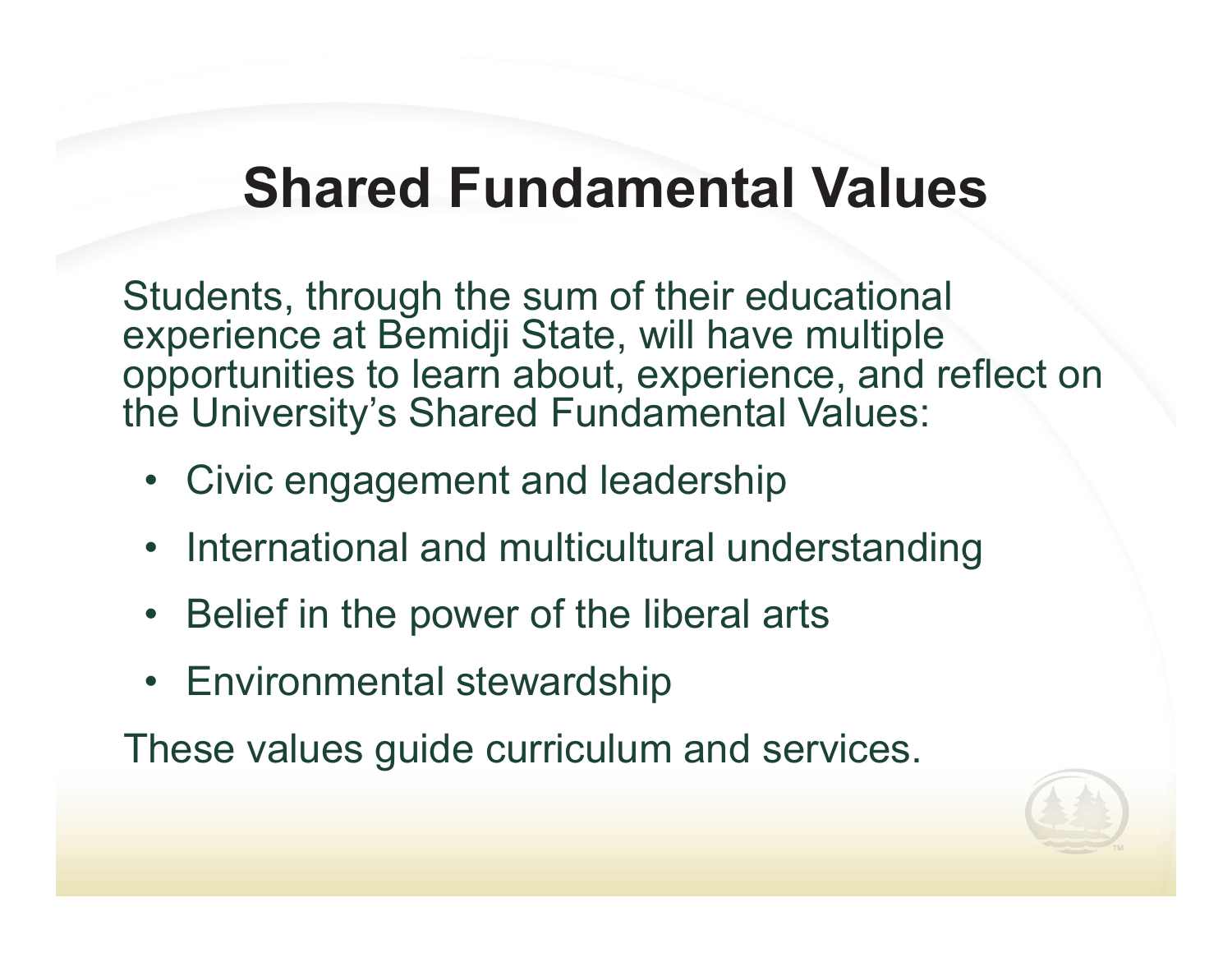### **Strategic Plan 2018-2023: Inspired by Place; Enriched by Diversity**

#### **Five Strategic Priorities**

- 1. Build university capacity through distinguishing themes of place.
- 2. Increase engagement with American Indian communities to become a destination university.
- 3. Increase student engagement in campus life.
- 4. Strengthen BSU's academic identity by infusing its Shared Fundamental Values into all academic programs.
- 5. Create a university culture in which diversity is embraced and all members are safe, welcome, and validated.